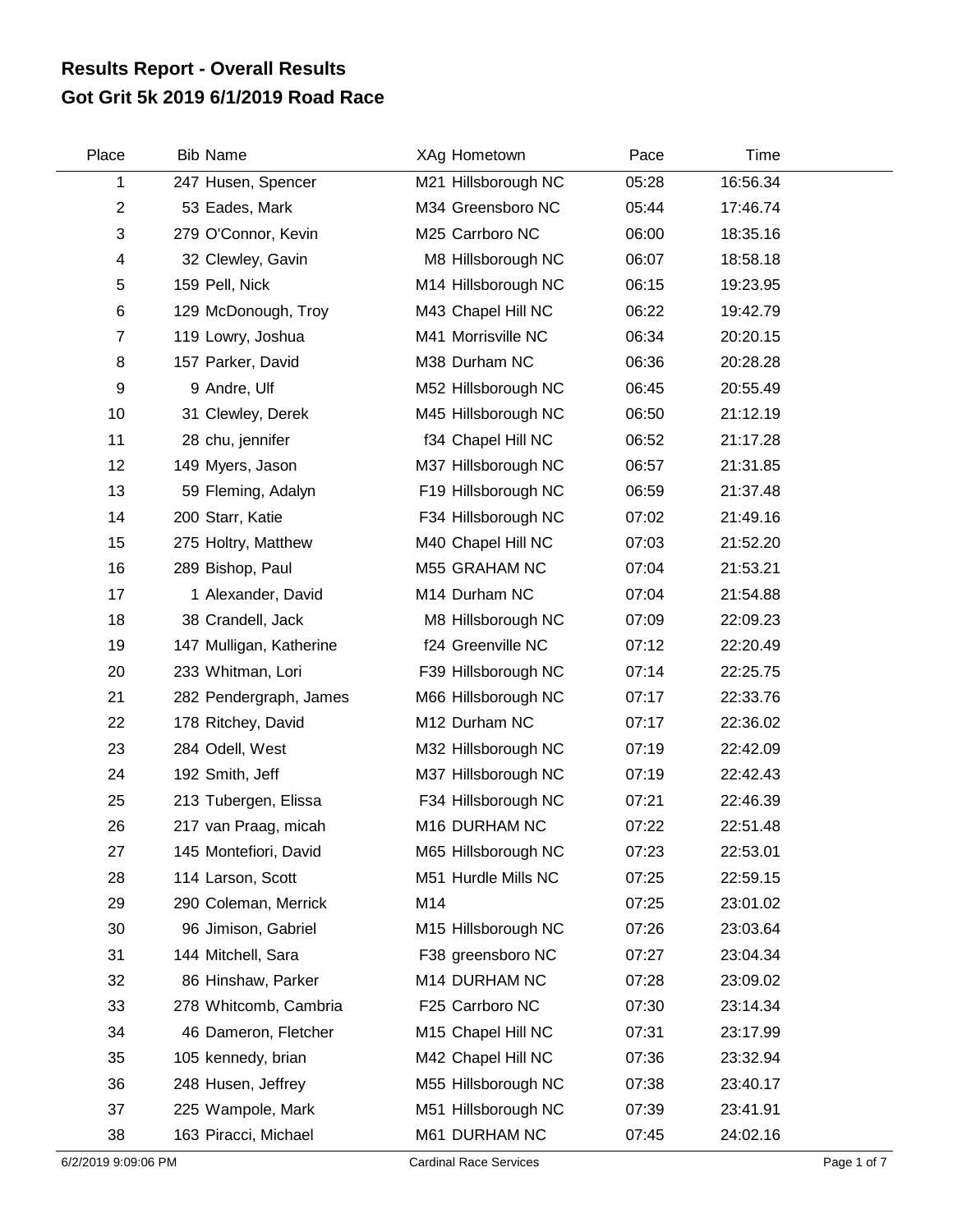| Place | <b>Bib Name</b>           | XAg Hometown        | Pace  | Time     |  |
|-------|---------------------------|---------------------|-------|----------|--|
| 39    | 55 Edwards, Kevin         | M45 Hillsborough NC | 07:49 | 24:12.66 |  |
| 40    | 223 Wallace, Duncan       | M64 GRAHAM NC       | 07:54 | 24:29.98 |  |
| 41    | 120 Maile, Laura          | F49 Hillsborough NC | 07:55 | 24:31.23 |  |
| 42    | 167 Porter, Will          | M10 DURHAM NC       | 07:55 | 24:31.94 |  |
| 43    | 124 Matthews, Ryan        | M11 Hillsborough NC | 07:55 | 24:33.51 |  |
| 44    | 222 Von Hagen, Donald     | M53 Hillsborough NC | 07:57 | 24:39.41 |  |
| 45    | 154 Nolan, Nigel          | M11 Mebane NC       | 07:57 | 24:39.77 |  |
| 46    | 57 Ferguson, Ewan         | M11 Rougemont NC    | 08:02 | 24:54.02 |  |
| 47    | 226 Weiss, Gregory        | M40 Hillsborough NC | 08:03 | 24:58.47 |  |
| 48    | 189 Shepherd-Banigan, Dan | M40 Hillsborough NC | 08:04 | 25:00.59 |  |
| 49    | 277 Myler, Jillian        | F16 Hillsborough NC | 08:04 | 25:01.37 |  |
| 50    | 36 Cooke, Sandra          | F40 Haw River NC    | 08:06 | 25:05.71 |  |
| 51    | 294 Camire, Lylah         | F11 Chapel Hill NC  | 08:06 | 25:08.00 |  |
| 52    | 191 SILINSKI, PETER       | M43 Hillsborough NC | 08:07 | 25:08.87 |  |
| 53    | 131 McKenna, Kevin        | M40 Hillsborough NC | 08:08 | 25:13.28 |  |
| 54    | 73 Gilbert, Craig         | M59 DURHAM NC       | 08:10 | 25:18.21 |  |
| 55    | 151 Nevius, Sherri        | F43 DURHAM NC       | 08:11 | 25:20.88 |  |
| 56    | 272 carr, Aaron           | M40 Hillsborough NC | 08:12 | 25:25.52 |  |
| 57    | 112 Kruse, Lauren         | F41 Hillsborough NC | 08:15 | 25:35.79 |  |
| 58    | 111 Kruse, Emery          | F8 Hillsborough NC  | 08:15 | 25:35.98 |  |
| 59    | 158 Pell, Grace           | F13 Hillsborough NC | 08:19 | 25:47.96 |  |
| 60    | 121 Manwaring, Jim        | M64 Hurdle Mills NC | 08:20 | 25:51.32 |  |
| 61    | 181 Rowland, Gary         | M41 Durham NC       | 08:24 | 26:03.10 |  |
| 62    | 2 Alexander, Hannah       | F11 Durham NC       | 08:26 | 26:08.82 |  |
| 63    | 220 Vandermark, Henry     | M9 Hillsborough NC  | 08:26 | 26:09.03 |  |
| 64    | 51 Doherty, Liam          | M8 Hillsborough NC  | 08:26 | 26:09.13 |  |
| 65    | 300 Shan, Rich            | M61 Hillsborough NC | 08:29 | 26:17.95 |  |
| 66    | 135 Merritt, Cole         | M7 Hillsborough NC  | 08:30 | 26:20.50 |  |
| 67    | 148 Mullis, Randy         | M58 Carrboro NC     | 08:30 | 26:20.62 |  |
| 68    | 136 Merritt, Katie        | F36 Hillsborough NC | 08:30 | 26:20.81 |  |
| 69    | 30 Clewley, Andrea        | F41 Hillsborough NC | 08:31 | 26:22.56 |  |
| 70    | 263 Berrien, Kate         | F49 Hillsborough NC | 08:31 | 26:23.44 |  |
| 71    | 25 Carter, Matthew        | M33 Hillsborough NC | 08:31 | 26:25.34 |  |
| 72    | 12 Baugh, L. Ryan         | M44 Hillsborough NC | 08:33 | 26:29.31 |  |
| 73    | 11 Baugh, Jethro          | M7 Hillsborough NC  | 08:33 | 26:29.35 |  |
| 74    | 224 Wallace, Tina         | F51 GRAHAM NC       | 08:33 | 26:31.01 |  |
| 75    | 104 Jouannet, Ryan        | M12 Hillsborough NC | 08:35 | 26:36.54 |  |
| 76    | 190 Silinski, Jakob       | M8 Hillsborough NC  | 08:36 | 26:38.44 |  |
| 77    | 285 Spears, Tracy         | F35 Carrboro NC     | 08:36 | 26:40.53 |  |
| 78    | 171 Reyes, Amelie         | F8 Carrboro NC      | 08:40 | 26:53.42 |  |
| 79    | 130 mckenna, carleen      | F38 Hillsborough NC | 08:41 | 26:56.06 |  |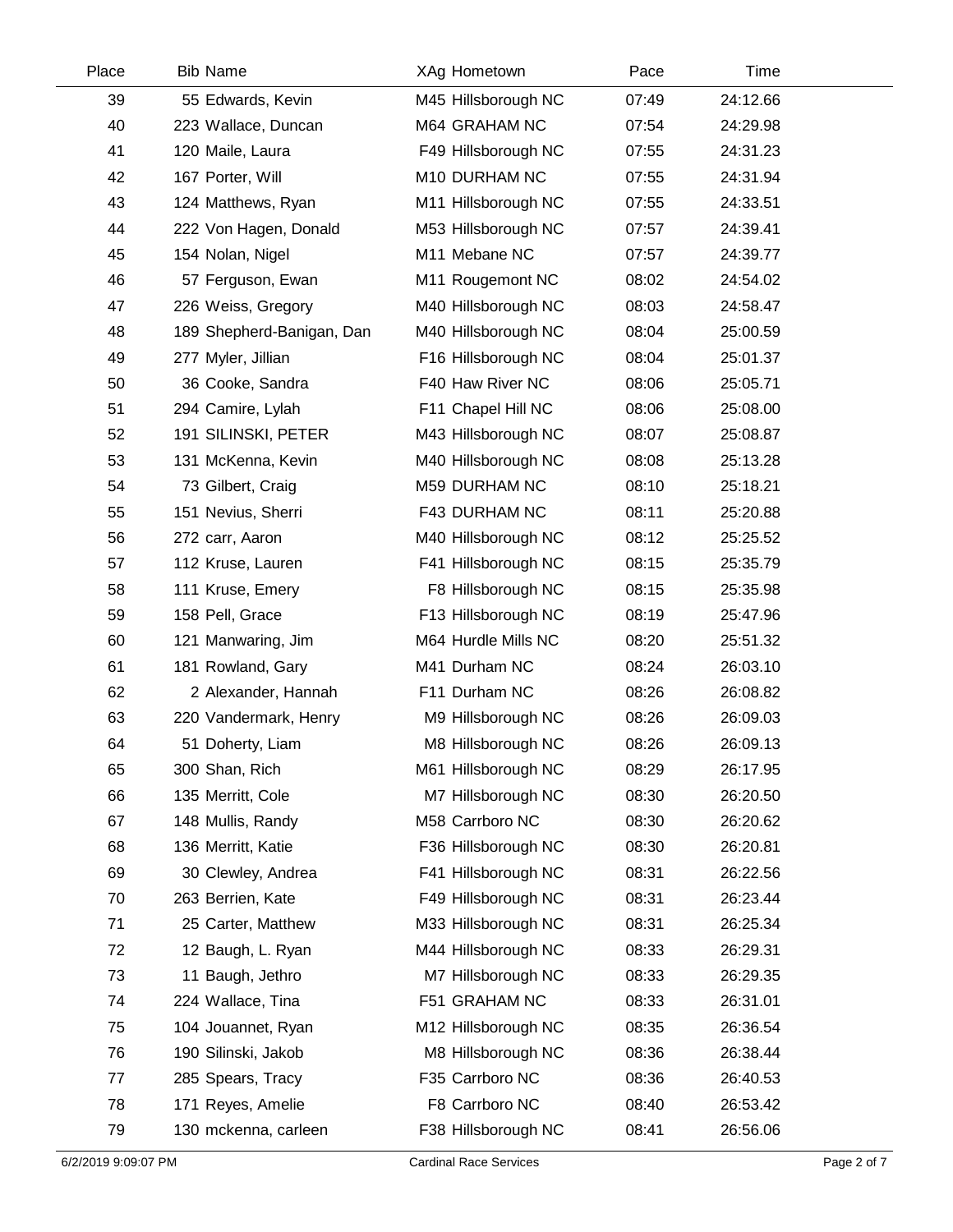| Place | <b>Bib Name</b>         | XAg Hometown        | Pace  | Time     |  |
|-------|-------------------------|---------------------|-------|----------|--|
| 80    | 262 Miller, Ty          | M14 Hillsborough NC | 08:43 | 27:00.00 |  |
| 81    | 156 Panek, Isabella     | F13 DURHAM NC       | 08:43 | 27:01.45 |  |
| 82    | 185 Settlemires, Ivy    | F33 Chapel Hill NC  | 08:44 | 27:03.59 |  |
| 83    | 210 Tricomi, Anna       | F12 Hillsborough NC | 08:44 | 27:05.43 |  |
| 84    | 123 Matthews, Kaeden    | M8 Hillsborough NC  | 08:45 | 27:07.08 |  |
| 85    | 211 Tricomi, Elizabeth  | F42 Hillsborough NC | 08:45 | 27:07.94 |  |
| 86    | 110 Kolstad, Sutter     | M6 Hillsborough NC  | 08:46 | 27:11.39 |  |
| 87    | 47 DeLeonardis, Jay     | M45 Hillsborough NC | 08:46 | 27:11.50 |  |
| 88    | 113 Kruse, Molly        | F11 Hillsborough NC | 08:47 | 27:12.28 |  |
| 89    | 245 Mehl, Kyla          | F11 Hillsborough NC | 08:47 | 27:13.99 |  |
| 90    | 5 Alexander, Ronan      | M9 Hillsborough NC  | 08:48 | 27:16.65 |  |
| 91    | 108 Kolstad, Ben        | M41 Hillsborough NC | 08:50 | 27:24.15 |  |
| 92    | 202 Sullivan, Asher     | M7 Hillsborough NC  | 08:53 | 27:31.23 |  |
| 93    | 116 Limer, Chris        | M28 Raleigh NC      | 08:54 | 27:34.58 |  |
| 94    | 155 Orange, Amy         | F47 Hillsborough NC | 08:54 | 27:35.34 |  |
| 95    | 29 Clewley, Amelia      | F7 Hillsborough NC  | 08:55 | 27:38.02 |  |
| 96    | 177 Rhodes, Haywood     | M38 Hillsborough NC | 08:55 | 27:39.94 |  |
| 97    | 91 hudson, david        | M64 South Boston VA | 09:01 | 27:56.75 |  |
| 98    | 18 Brooks, David        | M51 Hurdle Mills NC | 09:01 | 27:56.95 |  |
| 99    | 71 George, Evelyn       | F12 Hillsborough NC | 09:02 | 28:01.20 |  |
| 100   | 173 Reyes, Lani         | F11 Carrboro NC     | 09:03 | 28:02.58 |  |
| 101   | 70 George, Ethan        | M17 Hillsborough NC | 09:03 | 28:02.65 |  |
| 102   | 61 Fowlkes, Caroline    | F15 Hillsborough NC | 09:03 | 28:04.80 |  |
| 103   | 172 Reyes, Heathe       | F43 Carrboro NC     | 09:04 | 28:06.61 |  |
| 104   | 26 Caviness, Lewis      | M56 Hillsborough NC | 09:05 | 28:09.07 |  |
| 105   | 7 Anderson, Nancy Lynne | F49 Hillsborough NC | 09:06 | 28:12.71 |  |
| 106   | 273 Berry, Jay          | M55 Hillsborough NC | 09:07 | 28:16.06 |  |
| 107   | 98 Johnson, Paige       | F53 Hurdle Mills NC | 09:14 | 28:36.04 |  |
| 108   | 264 Raggette, Oak       | M44 Hillsborough NC | 09:16 | 28:42.39 |  |
| 109   | 139 Mincey, Caleb       | M11 Hurdle Mills NC | 09:17 | 28:47.39 |  |
| 110   | 45 Curl, Sarah          | F11 Bahama NC       | 09:18 | 28:49.92 |  |
| 111   | 176 Rhew, Leonard       | M36 Durham NC       | 09:22 | 29:00.77 |  |
| 112   | 143 MITCHELL, Patrick   | M55 Hillsborough NC | 09:22 | 29:03.18 |  |
| 113   | 35 Connor, Jackson      | M9 DURHAM NC        | 09:25 | 29:10.94 |  |
| 114   | 267 Davies-Payne, Sadie | F8 Hillsborough NC  | 09:25 | 29:12.38 |  |
| 115   | 72 George, Steven       | M46 Hillsborough NC | 09:27 | 29:16.76 |  |
| 116   | 291 Wessel, Lauren      | F51 Hillsborough NC | 09:28 | 29:22.01 |  |
| 117   | 242 Wrenn, Rebekah      | F38 Hillsborough NC | 09:30 | 29:26.49 |  |
| 118   | 165 Porter, Charlie     | M39 DURHAM NC       | 09:34 | 29:38.16 |  |
| 119   | 209 Tilley, Wesley      | M55 Hurdle Mills NC | 09:35 | 29:41.02 |  |
| 120   | 257 Pelton, Ben         | M8 Hillsborough NC  | 09:35 | 29:42.13 |  |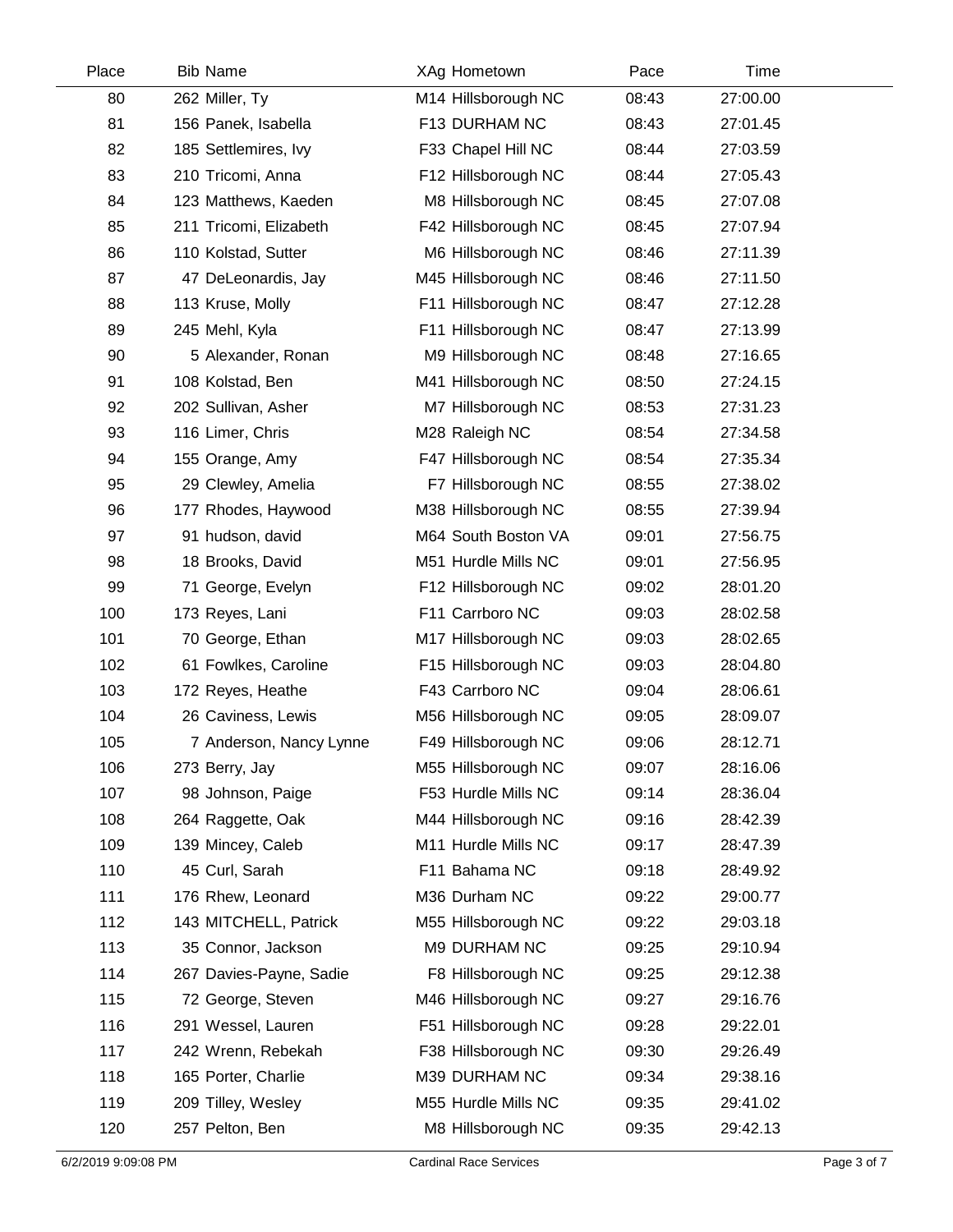| Place | <b>Bib Name</b>        | XAg Hometown        | Pace  | Time     |  |
|-------|------------------------|---------------------|-------|----------|--|
| 121   | 256 Pelton, Sophia     | F40 Hillsborough NC | 09:36 | 29:44.86 |  |
| 122   | 241 Wrenn, Jackson     | M9 Hillsborough NC  | 09:36 | 29:45.68 |  |
| 123   | 4 Alexander, Ramon     | M63 Durham NC       | 09:38 | 29:52.15 |  |
| 124   | 268 Higgins, Hannah    | F8 Hillsborough NC  | 09:39 | 29:55.38 |  |
| 125   | 208 Thuotte, Greg      | M32 Hillsborough NC | 09:39 | 29:55.58 |  |
| 126   | 266 Payne, Neil        | M47 Hillsborough NC | 09:40 | 29:57.60 |  |
| 127   | 37 Coop, Ashley        | F32 Hillsborough NC | 09:40 | 29:58.83 |  |
| 128   | 106 KIEHLE, KATIE      | F56 Hillsborough NC | 09:46 | 30:16.86 |  |
| 129   | 237 Williamson, Mandie | F11 Durham NC       | 09:48 | 30:21.37 |  |
| 130   | 238 Williamson, Tim    | M42 Durham NC       | 09:48 | 30:21.44 |  |
| 131   | 244 Bartow, James      | M32 Chapel Hill NC  | 09:49 | 30:27.20 |  |
| 132   | 48 Dickerson, Chase    | M10 Hillsborough NC | 09:50 | 30:29.31 |  |
| 133   | 125 McArthur, Jack     | M9 Mebane NC        | 09:51 | 30:32.21 |  |
| 134   | 49 Dickerson, Mandy    | F40 Hillsborough NC | 09:51 | 30:32.60 |  |
| 135   | 39 Crowe, Jacob        | M10 Hillsborough NC | 09:51 | 30:33.39 |  |
| 136   | 281 Frank, Keri        | F44 Efland NC       | 09:52 | 30:33.89 |  |
| 137   | 64 Franklin, Kate      | F18 Hillsborough NC | 09:57 | 30:51.30 |  |
| 138   | 97 Jimison, Marcus     | M53 Hillsborough NC | 09:57 | 30:51.90 |  |
| 139   | 65 Franklin, Monica    | F48 Hillsborough NC | 09:58 | 30:52.94 |  |
| 140   | 50 Dobbs, Sarah        | F20 Hillsborough NC | 09:59 | 30:55.78 |  |
| 141   | 221 Vecchia, Deanna    | F29 Hillsborough NC | 10:01 | 31:02.71 |  |
| 142   | 137 Metzger, Lou       | M57 Hillsborough NC | 10:01 | 31:04.05 |  |
| 143   | 126 McArthur, Scott    | M13 Mebane NC       | 10:02 | 31:07.59 |  |
| 144   | 298 DUTTON, CARTER     | M10 Hillsborough NC | 10:04 | 31:11.67 |  |
| 145   | 10 Arnel, Tom          | M56 Carrboro NC     | 10:06 | 31:17.06 |  |
| 146   | 63 Fowlkes, Jenna      | F35 Hillsborough NC | 10:07 | 31:20.98 |  |
| 147   | 44 Curl, Sam           | M13 Bahama NC       | 10:08 | 31:26.05 |  |
| 148   | 87 Horrocks, Benjamin  | M8 Hillsborough NC  | 10:11 | 31:33.25 |  |
| 149   | 88 Horrocks, Martin    | M42 Hillsborough NC | 10:11 | 31:34.97 |  |
| 150   | 101 Jouannet, Drew     | M12 Hillsborough NC | 10:12 | 31:36.61 |  |
| 151   | 207 Thomas, Joan       | F44 Hillsborough NC | 10:15 | 31:45.29 |  |
| 152   | 94 James, Robert       | M49 Hillsborough NC | 10:22 | 32:06.78 |  |
| 153   | 74 Grabe, Emma         | F11 Hillsborough NC | 10:25 | 32:16.94 |  |
| 154   | 102 Jouannet, Lindsey  | F16 Hillsborough NC | 10:26 | 32:20.08 |  |
| 155   | 3 Alexander, Laura     | F41 Durham NC       | 10:27 | 32:22.25 |  |
| 156   | 84 Henry, Robert       | M46 Hillsborough NC | 10:27 | 32:23.59 |  |
| 157   | 175 Rhew, Elena        | F31 Stem NC         | 10:34 | 32:44.49 |  |
| 158   | 180 Roney, Joe         | M55 Hillsborough NC | 10:34 | 32:44.80 |  |
| 159   | 269 Corlett, David     | M31 Hillsborough NC | 10:35 | 32:48.35 |  |
| 160   | 252 Petrin, Pete       | M62 Hillsborough NC | 10:36 | 32:51.68 |  |
| 161   | 204 Sutton, Rochelle   | F50 Hillsborough NC | 10:40 | 33:04.58 |  |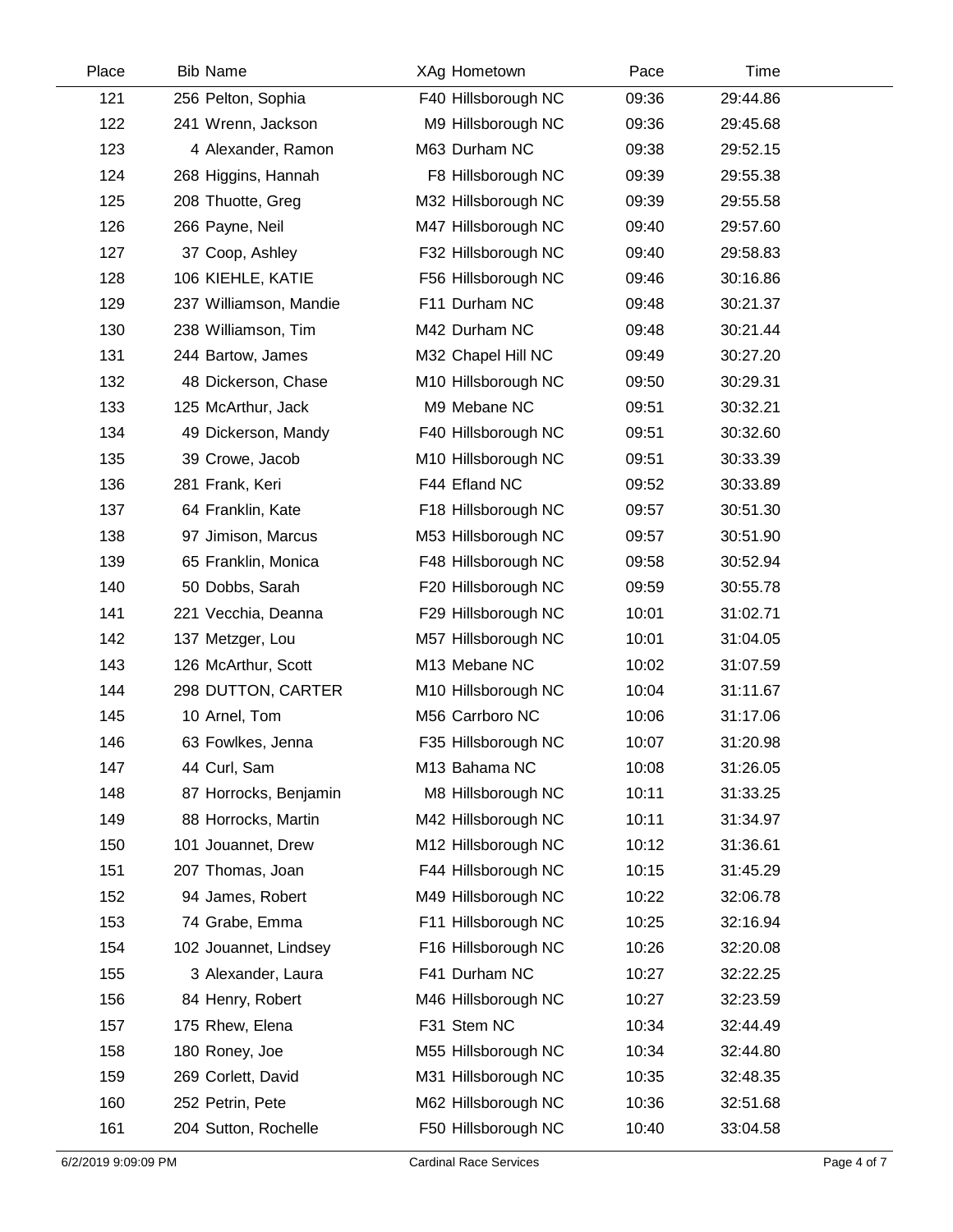| Place | <b>Bib Name</b>         | XAg Hometown        | Pace  | Time     |  |
|-------|-------------------------|---------------------|-------|----------|--|
| 162   | 90 Horton, Logan        | M26 Hillsborough NC | 10:40 | 33:05.21 |  |
| 163   | 127 McBurnett, Aaron    | M14 Hillsborough NC | 10:42 | 33:08.87 |  |
| 164   | 42 Cunningham, Jayne    | F62 Cary NC         | 10:43 | 33:12.40 |  |
| 165   | 66 Gainey, Sandy        | F63 GRAHAM NC       | 10:43 | 33:13.73 |  |
| 166   | 67 Gartman, Jamie       | M65 GRAHAM NC       | 10:43 | 33:14.15 |  |
| 167   | 205 Szabo, Andrea       | F52 Hillsborough NC | 10:45 | 33:18.39 |  |
| 168   | 138 Metzger, Shari      | F55 Hillsborough NC | 10:46 | 33:23.17 |  |
| 169   | 56 Edwards, Tynita      | F44 Hillsborough NC | 10:46 | 33:23.86 |  |
| 170   | 23 Bush, Jason          | M9 Hillsborough NC  | 10:47 | 33:24.54 |  |
| 171   | 24 Bush, Shannon        | F38 Hillsborough NC | 10:47 | 33:26.27 |  |
| 172   | 79 Hampton, Luke        | M10 Hillsborough NC | 10:54 | 33:47.90 |  |
| 173   | 82 Henry, Kristian      | M12 Hillsborough NC | 10:55 | 33:50.64 |  |
| 174   | 299 Corabe, Jennifer    | F43 Hillsborough NC | 10:56 | 33:52.18 |  |
| 175   | 68 Gehm, Amelia         | F11 Hillsborough NC | 10:59 | 34:03.73 |  |
| 176   | 128 McBurnett, Eric     | M43 Hillsborough NC | 11:02 | 34:13.70 |  |
| 177   | 34 Connor, Brooke       | F39 DURHAM NC       | 11:03 | 34:13.78 |  |
| 178   | 214 Tubergen, Matthew   | M36 Hillsborough NC | 11:05 | 34:21.66 |  |
| 179   | 174 Rhew, April         | F37 Durham NC       | 11:09 | 34:32.44 |  |
| 180   | 283 Liang, Katharine    | F54 Greensboro NC   | 11:12 | 34:43.38 |  |
| 181   | 14 Boone, Joan          | F66 Efland NC       | 11:13 | 34:44.94 |  |
| 182   | 78 Hamblin, Martha      | F63 Mebane NC       | 11:15 | 34:51.92 |  |
| 183   | 229 White, Addison      | F11 Durham NC       | 11:19 | 35:03.72 |  |
| 184   | 170 Readyhough, Leslie  | F46 Cedar Grove NC  | 11:20 | 35:07.04 |  |
| 185   | 231 White, Archer       | M10 Durham NC       | 11:26 | 35:28.10 |  |
| 186   | 230 White, Amy          | F42 Durham NC       | 11:27 | 35:28.21 |  |
| 187   | 40 Crowe, Katelyn       | F8 Hillsborough NC  | 11:31 | 35:42.96 |  |
| 188   | 41 Crowe, Stephanie     | F37 Hillsborough NC | 11:33 | 35:47.90 |  |
| 189   | 21 Bush, Abigail        | F9 Hillsborough NC  | 11:38 | 36:04.32 |  |
| 190   | 216 Tuchman, Sascha     | M45 Durham NC       | 11:39 | 36:07.30 |  |
| 191   | 215 Tuchman, Levi       | M9 Durham NC        | 11:39 | 36:07.66 |  |
| 192   | 80 Hancock, Jenn        | F48 Mebane NC       | 11:42 | 36:15.42 |  |
| 193   | 22 Bush, Aryano         | M39 Hillsborough NC | 11:42 | 36:16.59 |  |
| 194   | 274 Feebird, Robin      | F31 Efland NC       | 11:45 | 36:25.31 |  |
| 195   | 227 Weiss, Jonah        | M11 Hillsborough NC | 11:46 | 36:28.52 |  |
| 196   | 164 Porter, Ally        | F8 DURHAM NC        | 11:48 | 36:35.52 |  |
| 197   | 166 Porter, Tina        | F44 DURHAM NC       | 11:49 | 36:36.57 |  |
| 198   | 251 Petrin, Maggie      | F25 Hillsborough NC | 11:49 | 36:38.62 |  |
| 199   | 103 Jouannet, Robert    | M42 Hillsborough NC | 11:50 | 36:39.94 |  |
| 200   | 254 Harris, Elijah      | M17 Hurdle Mills NC | 11:51 | 36:44.38 |  |
| 201   | 100 Jouannet, Christine | F43 Hillsborough NC | 11:51 | 36:44.51 |  |
| 202   | 150 Neighbours, Sandi   | F32 Hurdle Mills NC | 11:56 | 36:59.15 |  |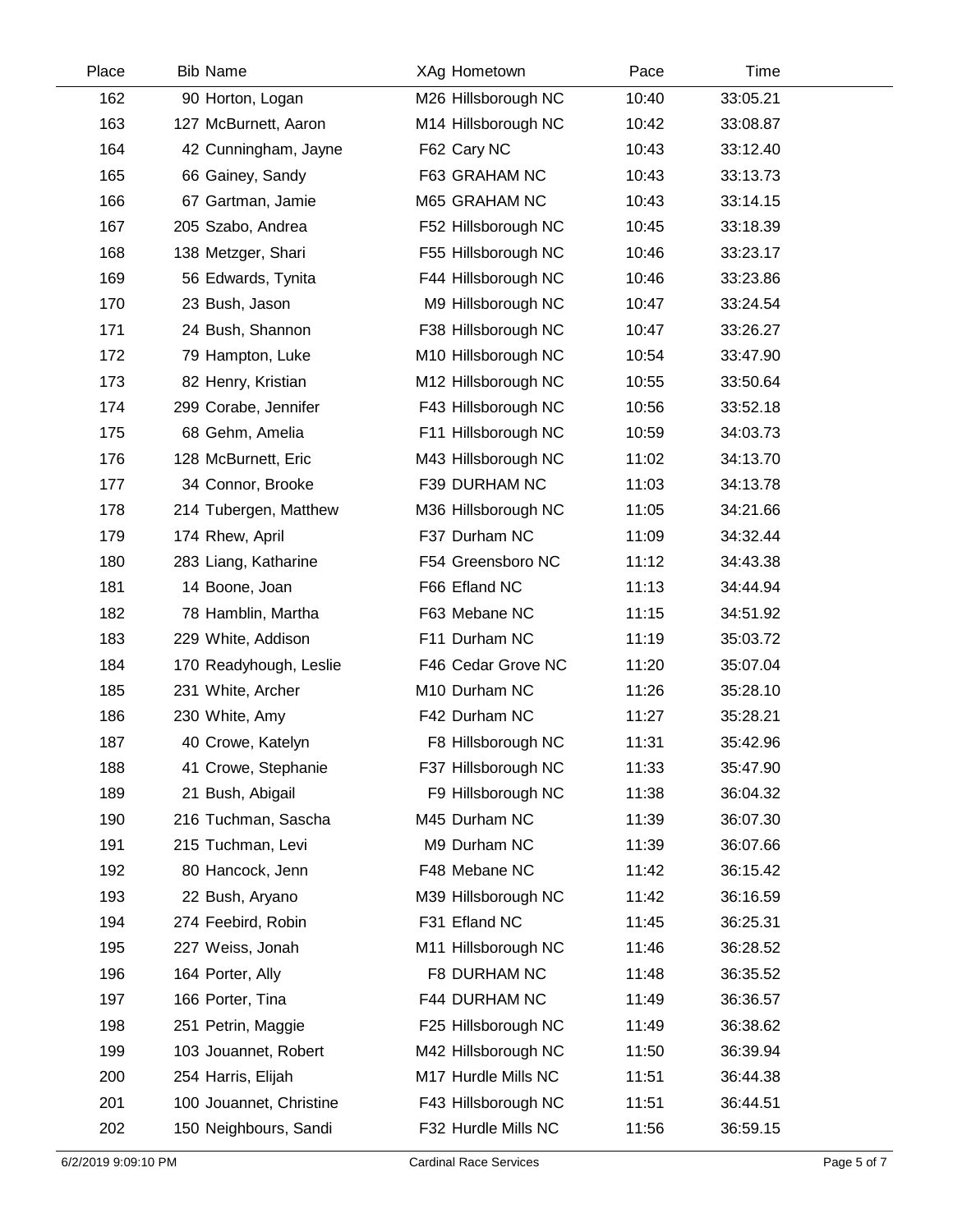| Place | <b>Bib Name</b>            | XAg Hometown            | Pace  | Time     |  |
|-------|----------------------------|-------------------------|-------|----------|--|
| 203   | 287 Yeska, Nicholas        | M9 Hillsborough NC      | 11:59 | 37:07.36 |  |
| 204   | 199 STAMER, William        | M67 Hillsborough NC     | 12:02 | 37:18.38 |  |
| 205   | 182 Rowland, Stacey        | F42 Durham NC           | 12:09 | 37:39.44 |  |
| 206   | 85 High, Amanda            | F28 Mebane NC           | 12:18 | 38:07.89 |  |
| 207   | 141 Mincey, Danielle       | F37 Hurdle Mills NC     | 12:23 | 38:24.05 |  |
| 208   | 109 Kolstad, Cullen        | M9 Hillsborough NC      | 12:29 | 38:40.36 |  |
| 209   | 115 Liberman, Louisa       | F39 Hillsborough NC     | 12:30 | 38:45.93 |  |
| 210   | 194 Smith, Roger           | M81 Hillsborough NC     | 12:32 | 38:52.73 |  |
| 211   | 132 McLamb, Phillip        | M9 Efland NC            | 12:35 | 39:01.64 |  |
| 212   | 161 Phelps Hawkins, Rachel | F71 Hillsborough NC     | 12:38 | 39:10.45 |  |
| 213   | 153 Nocon, Alberto         | M49 Mebane NC           | 12:38 | 39:10.84 |  |
| 214   | 265 Parker, Evan           | M10 Hillsborough NC     | 12:40 | 39:15.16 |  |
| 215   | 152 Nichols, Shannon       | F48 Hillsborough NC     | 12:41 | 39:18.33 |  |
| 216   | 196 Snider, Scott          | M51 Hillsborough NC     | 12:42 | 39:20.82 |  |
| 217   | 286 Yeska, Lucas           | M7 Hillsborough NC      | 12:42 | 39:22.83 |  |
| 218   | 288 Yeska, Erika           | F43 Hillsborough NC     | 12:43 | 39:24.02 |  |
| 219   | 197 Snider, Susan          | F51 Hillsborough NC     | 12:43 | 39:26.53 |  |
| 220   | 218 Van Veen, Jill         | F63 Greensboro NC       | 12:46 | 39:35.15 |  |
| 221   | 219 Van veen, John         | M64 Greensboro NC       | 12:47 | 39:37.36 |  |
| 222   | 250 Smylie, Robb           | M43 Hillsborough NC     | 12:48 | 39:39.55 |  |
| 223   | 249 Smylie, Lucinda        | F9 Hillsborough NC      | 12:48 | 39:39.68 |  |
| 224   | 246 Carabetta, Amy         | F42 Hillsborough NC     | 12:50 | 39:45.90 |  |
| 225   | 43 Cunningham, Maureen     | F55 Hillsborough NC     | 12:50 | 39:45.95 |  |
| 226   | 195 Snider, Elijah         | M9 Hillsborough NC      | 12:50 | 39:46.53 |  |
| 227   | 276 Myler, Noelle          | F49 Hillsborough NC     | 12:50 | 39:46.62 |  |
| 228   | 142 Mitchell, Katelyn      | F12 Hillsborough NC     | 12:53 | 39:55.96 |  |
| 229   | 187 Shangwa, Brian         | M <sub>26</sub> Cary NC | 12:59 | 40:14.43 |  |
| 230   | 239 WILLIS-MCLAMB, AMY     | F41 Efland NC           | 13:09 | 40:45.61 |  |
| 231   | 133 McLamb, Sara           | F11 Efland NC           | 13:10 | 40:47.83 |  |
| 232   | 295 Patel, Maya            | F11 Chapel Hill NC      | 13:15 | 41:05.92 |  |
| 233   | 292 Camire, Kaveri         | F41 Chapel Hill NC      | 13:17 | 41:09.55 |  |
| 234   | 168 Readyhough, Bryce      | M20 Cedar Grove NC      | 13:46 | 42:40.34 |  |
| 235   | 83 Henry, Nikola           | M7 Hillsborough NC      | 13:47 | 42:42.86 |  |
| 236   | 8 Anderson, Nels           | M82 Hillsborough NC     | 13:48 | 42:46.57 |  |
| 237   | 81 Henry, Julijana         | F45 Hillsborough NC     | 13:49 | 42:49.27 |  |
| 238   | 169 Readyhough, Isabel     | F18 Cedar Grove NC      | 13:51 | 42:55.32 |  |
| 239   | 69 Gehm, Wendy             | F51 Hillsborough NC     | 13:57 | 43:14.80 |  |
| 240   | 184 Settlemires, Ella      | F7 Chapel Hill NC       | 13:59 | 43:22.44 |  |
| 241   | 193 Smith, Lukas           | M10 Hillsborough NC     | 14:01 | 43:26.83 |  |
| 242   | 203 Sullivan, Christie     | F39 Hillsborough NC     | 14:10 | 43:54.55 |  |
| 243   | 146 Moore III, Pascal      | M10 Hillsborough NC     | 14:19 | 44:23.65 |  |